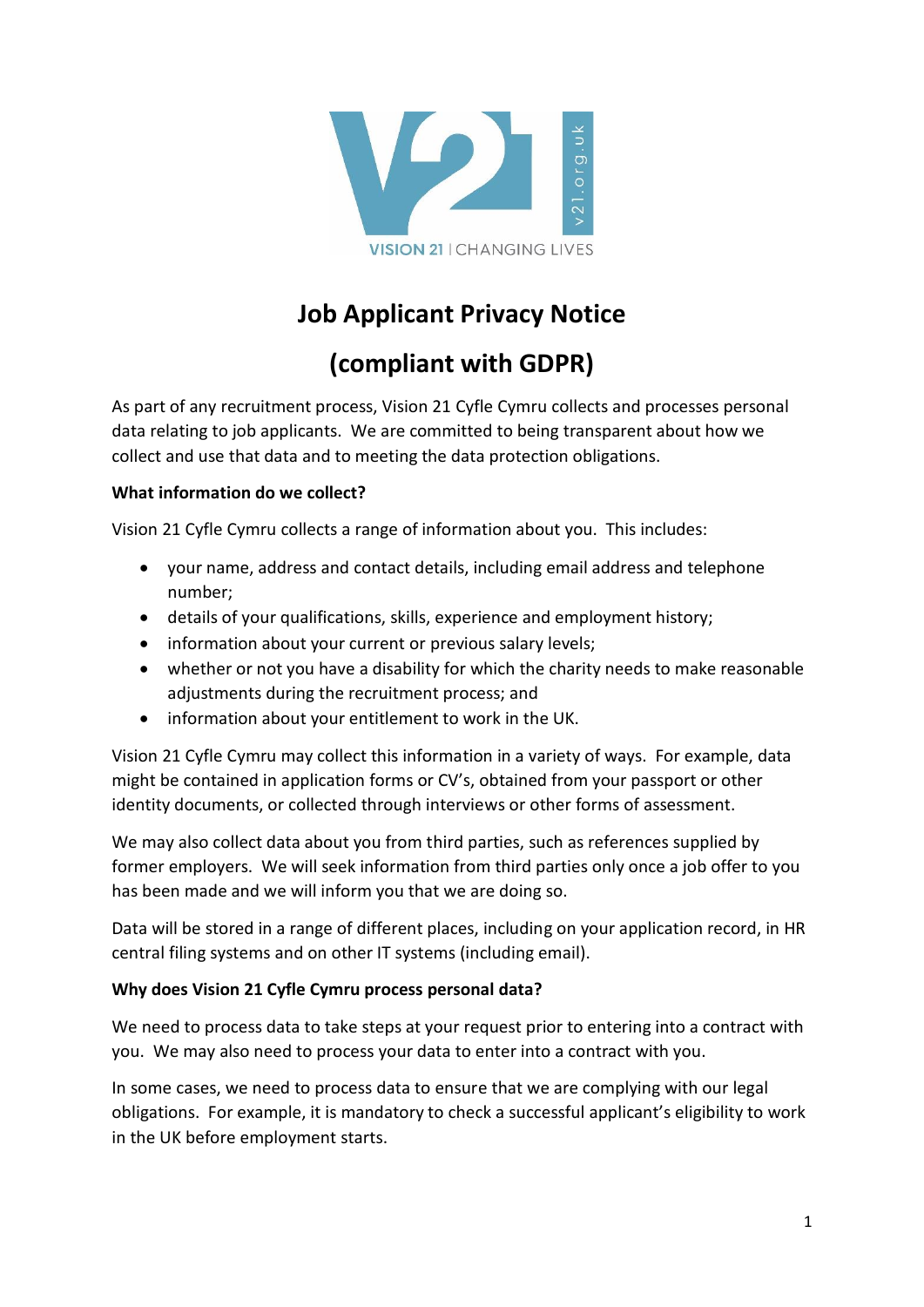Vision 21 Cyfle Cymru has a legitimate interest in processing personal data during the recruitment process and for keeping records of the process. Processing data from job applicants allows us to manage the recruitment process, assess and confirm a candidate's suitability for employment and decide to whom to offer a job. We may also need to process data from job applicants to respond to and defend against legal claims.

Vision 21 Cyfle Cymru may process special categories of data, such as information about your race or cultural origin and your gender, to monitor recruitment statistics. We may also collect information about whether or not applicants are disabled to make reasonable adjustments for candidates who have a disability. We process such information to carry out our obligations and exercise specific rights in relation to employment.

If your application is unsuccessful, Vision 21 Cyfle Cymru may keep your personal data on file in case there are future employment opportunities for which you may be suited. We will ask for your consent before we keep you're your data for this purpose and you are free to withdraw your consent at any time.

#### **Who has access to data?**

Your information may be shared internally for the purposes of the recruitment and selection process. This includes members of the HR team and the interview panel members that are involved in the recruitment and selection process.

We will not share your data with third parties, unless your application for employment is successful and we make you an offer of employment. We will then share your data with your former employers to obtain references for you, employment background check providers to obtain necessary background checks.

#### **How does Vision 21 Cyfle Cymru protect data?**

We take the security of your data seriously. We have internal policies and controls in place to ensure that your data is not lost, accidentally destroyed, misused or disclosed, and is not accessed except by our employees in the performance of their duties.

#### **How long does Vision 21 Cyfle Cymru keep data?**

If your application for employment is unsuccessful, the charity will hold your data on file for 6 (six) months after the relevant recruitment process. If you agree to allow us to keep your personal data on file, we will hold your data on file for a further 6 (six) months for consideration for future employment opportunities. At the end of that period, or once you withdraw your consent, your data is deleted or destroyed. You will be asked when you submit your application whether you give us your consent to hold your details for the full 12 (twelve) months in order to be considered for other positions or not.

If your application for employment is successful, personal data gathered during the recruitment process will be transferred to your Personnel file (electronic and paper based) and retained during your employment. The periods for which your data will be held will be provided to you in a new privacy notice.